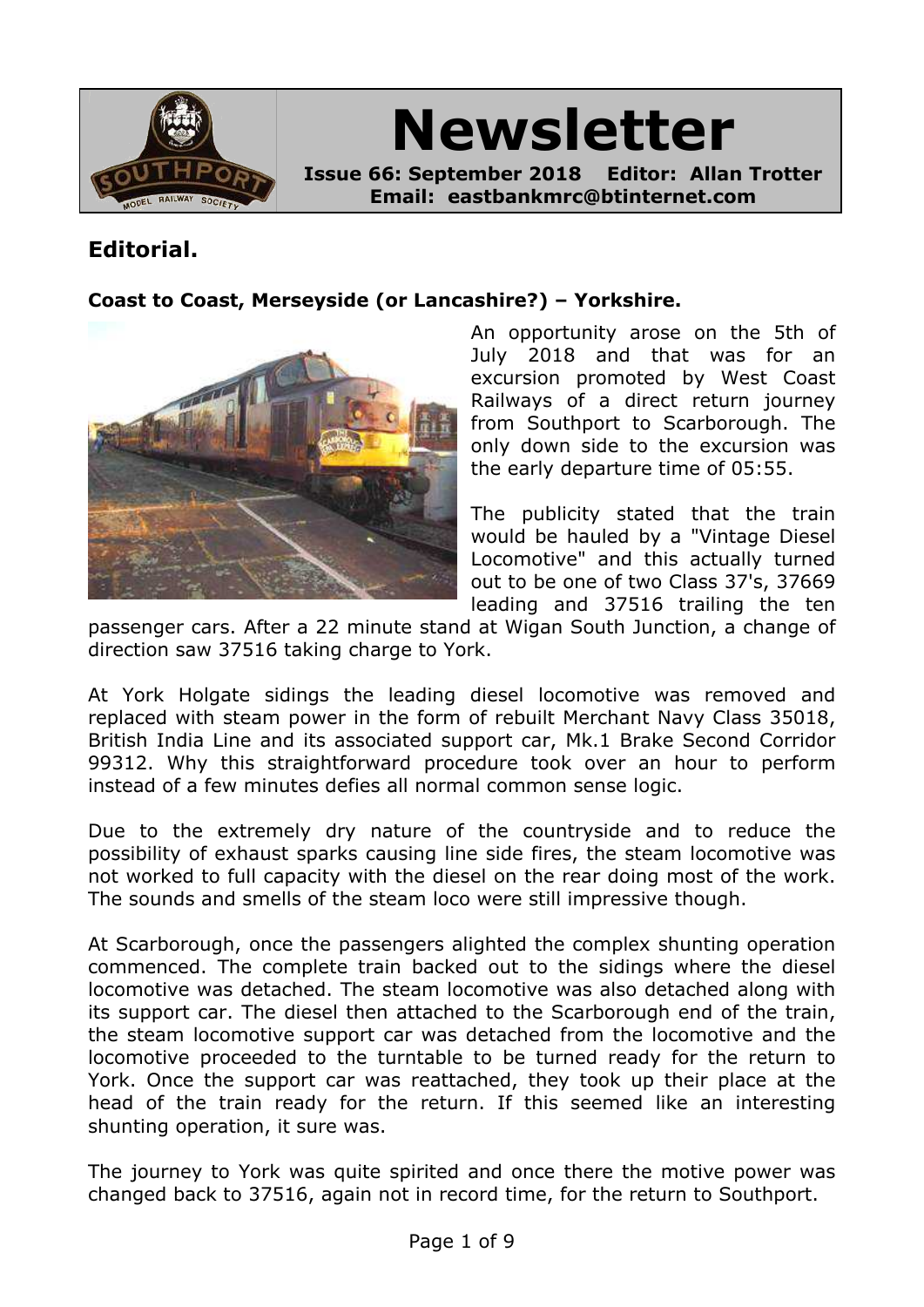

**Barry scrap yard, 1978. Scarborough Station, 2018.**

This was not the first encounter with 35018 though. The last time it was seen was some forty years ago in April 1978 at Dai Woodham's material recovery and recycling facility (scrap yard) at Barry, South Wales. At that time it did not look as if it had long to live. By the dedicated work of its restoration team, the locomotive now looks brand new. A born again Bulleid.

## **Events Diary.**

15<sup>th</sup> Sep 2018 Southport & Liverpool Railway, 170<sup>th</sup> anniversary and tour.

## **Chairman's Report.**

After what has been weeks of seriously great weather, at least for garden railway enthusiasts and sun worshippers, we are back to normal and a little more incentive for us indoor modellers to be able to get something done without feeling too guilty. Perhaps this, the darker evenings and the proposed lecture and film programme may encourage a better attendance at the club. Earlier this month we kicked of our external programme with a visit to Windmill Farm. Thanks are due to Frank and Tony for organising this and of course to Austin for hosting the event. Although numbers attending were a little disappointing, perhaps August is not the best month to organise an event like this, those present had an enjoyable time, a cab ride for each of us as well as a number of coach rides, followed by a tour of Austin's workshop and loco shed, ending with a cup of tea and sandwiches.



Earlier this month, we took our caravan to Henley on Thames for a spot of grandchild therapy and whilst walking along the banks of the Thames came across a house with an amazing garden railway. I am not certain of the gauge but it looked to be about 10" or thereabouts and was extensive to say the least. Unfortunately we did not see it in operation nor could we find out any details, but I append a photograph of the part that was relatively easy to see, the rest being

guarded by hedges, trees and chain link fences. **Ian Shulver.**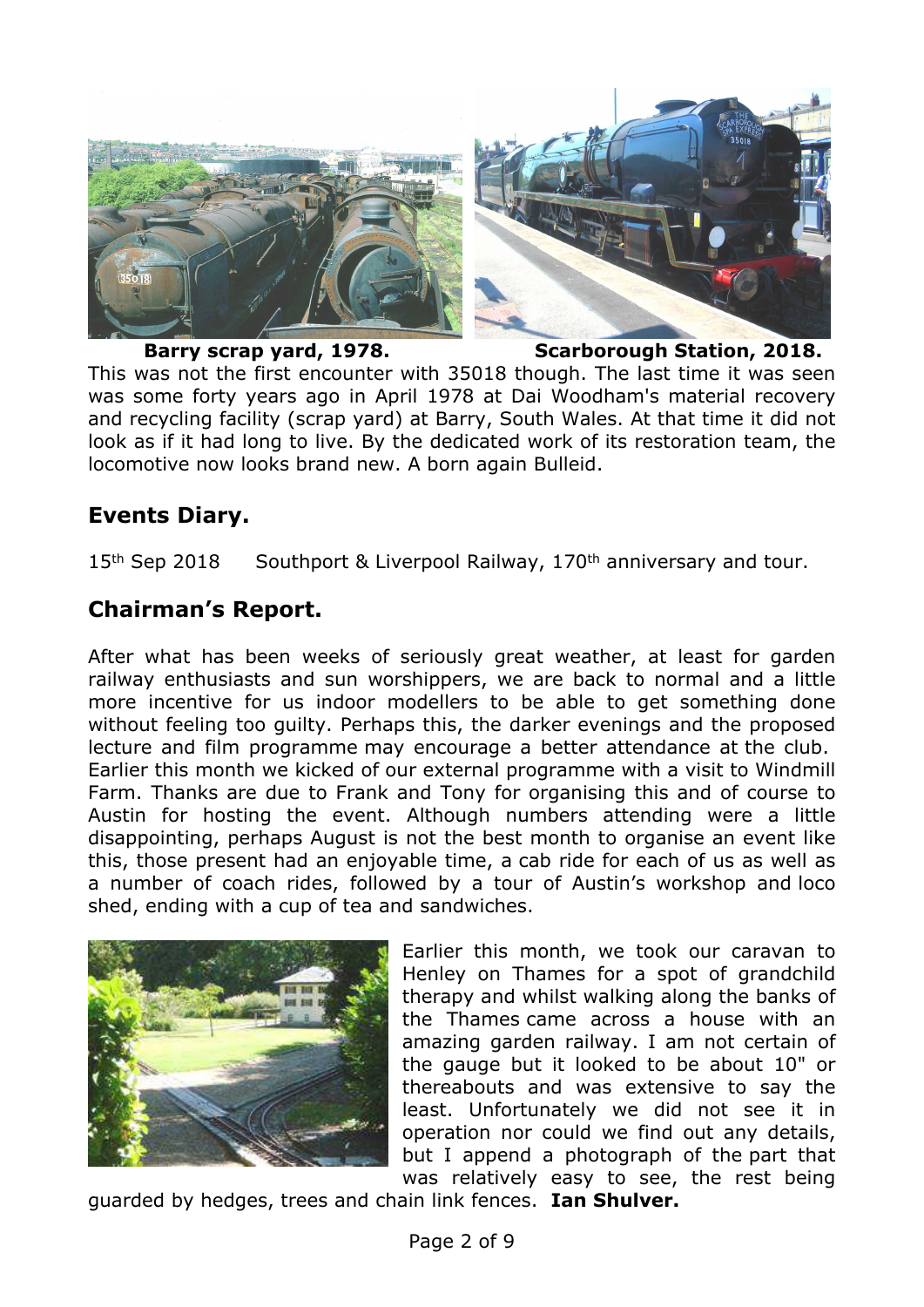## **Secretary's Report.**

First of all I would like to acknowledge our successful but moving visit to Tywyn to scatter the ashes of our late member and friend Keith Gregory at the Brynglas Memorial Garden. Mercifully dry but with plenty of wind to do the job for us and two old friends of Keith from his Tallylyn volunteering days in the early 1950s joined us on the station and another sent a nice e-mail. More details appear elsewhere but I feel that we saw Keith out in style as a true railwayman as his family wished us to. And you would not be surprised to hear that alcohol took a part in that! After running our steam trains on the Llechfan Garden Railway, we returned to Portmadoc for a meal and the evening male voice choir concert at the Welsh Highland Heritage (a former slate exchange siding) added to the poignancy of Keith's requested welsh funeral.

We also had a very enjoyable visit to Windmill Farm thanks to Austin - again, report elsewhere.

Looking to the future, our re-scheduled celebration of the 170<sup>th</sup> anniversary of our building and the big railway next door will take place on Saturday 15<sup>th</sup> September. The greater time has allowed the trip to be set out more clearly, and we will leave Southport Chapel Street station (which wasn't there in 1848!) and travel by Merseyrail (bring your passes if you have them) to the current Waterloo station. On arrival we will de-train and take the next one back to replicate the journey as it was from July 24th 1848. On our return to Southport we will be met by an open-top heritage bus and will then embark on a compeered tour of Southport as it was in 1848, just 50 years after the first overnight guests stayed in the Original Hotel (known to the locals as the Duke's Folly). Detailed timings are to follow.

Our tour will take us to Churchtown where we will learn about how rich and poor got to Southport before 1848, when the town was unique amongst the emerging seaside resorts in being served by a canal just over 5 miles away. Our bus tour ends at the site of the very first station on Eastbank Street and from there we will take the short walk along the site of what in the early days was the platform to our headquarters which was the ticket inspection platform and station master's house in 1848. On our arrival we will enjoy a glass of bubbly whilst "See the Conquering Hero Comes" is played in true Victorian style and we tuck into a 'cold collation' the traditional fare for the opening of railways. Members and their wives are welcome on this trip and honoured guests and if you cannot attend in Victorian dress, then please wear your dress uniform (SMRS fleece or sweatshirt) for the photo. To aid our plans for catering, **please advise myself by email if you expect to attend**. There is no actual charge but a voluntary collection will be taken to defer the bus expenses and all participants will receive a commemorative brochure.

On our trip we will learn about Southport before the railway age, and during the first half of our talk season this autumn, leading up to Christmas, this will be immediately followed in early October with a talk about the Liverpool Crosby and Southport Railway itself, known locally as the 'Shrimp Line'. Later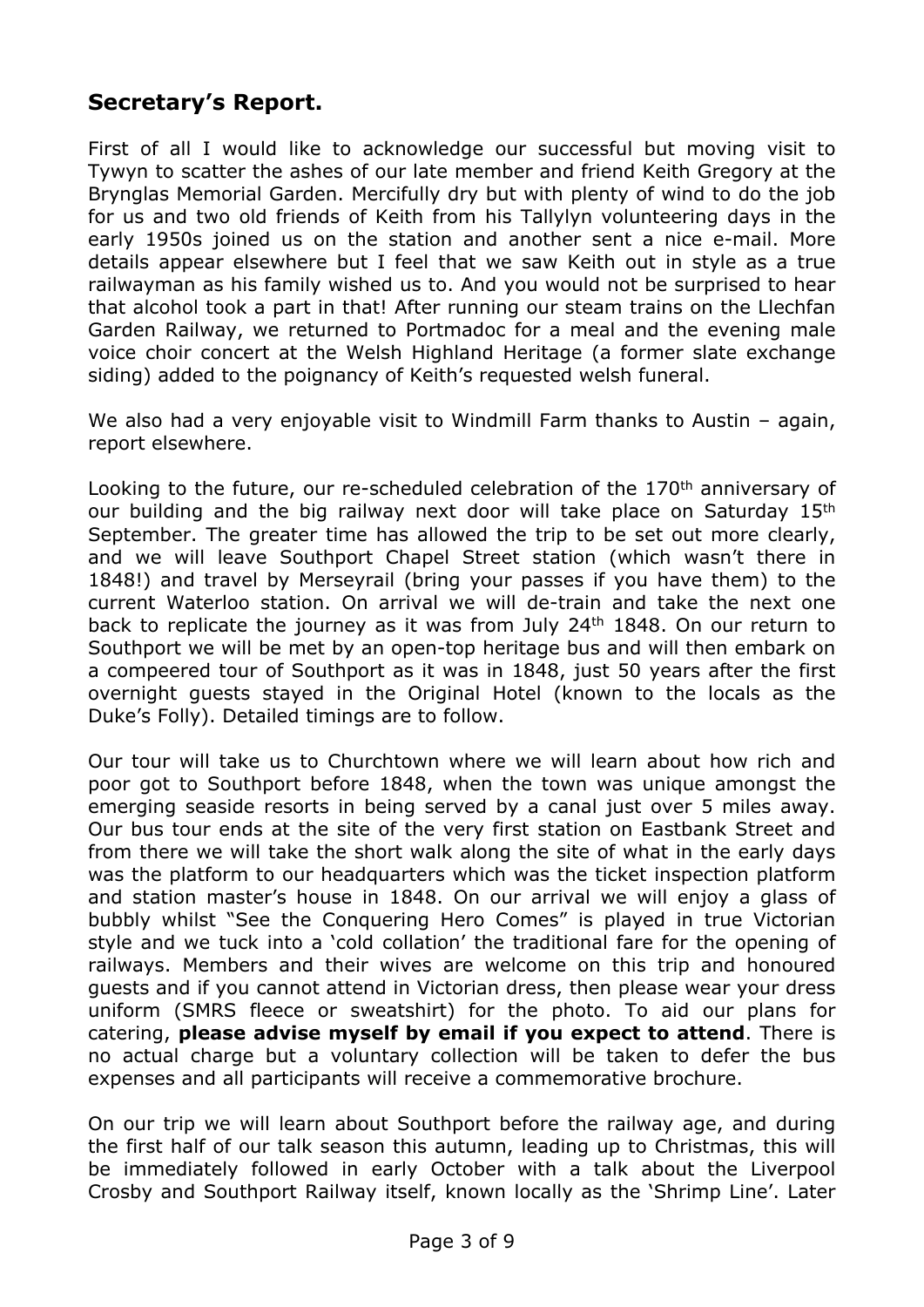on in the season we expect to join in the celebrations of the big railway next door which will be commemorating the fortieth anniversary of the opening of the Merseyrail Loop and Link lines and the introduction into service of 507001, the first of our current fleet of electric trains. For further details of our programme of talks which will take place at the clubrooms on Tuesday evenings, please contact Richard Jones or Allan Trotter.

On those Tuesdays when there isn't a talk, Ian Graham and John Howard are arranging cinema nights when a variety of prototype and modelling films will be shown What could be a better way to escape from television soaps as our parlour assumes its' cosy ambience with a cola fire and warm drink as Autumn turns into Winter? Again if you have any special requests, please contact Ian or John. So there is plenty to look forward to apart from our active modelling programme. Your Committee have been busy beavers, but all you need to do as members is to turn up! **Jim Ford.**

## **Treasurer's Report.**

No report submitted.

## **Exhibition Coordinator's Report.**

No report submitted.

## **Tours & Events Organiser's Report.**

**Farewell Keith Gregory.**



As you may be aware Wednesday 15th August was the day we said a final farewell to our friend Keith. On behalf of Keith's family a party of six met at Wharf Station on Keith's beloved Tallylyn Railway to scatter his ashes. Derek, Jim, Tony and myself were joined by Mike Green and John Smallwood, two of Keith's volunteer friends when they worked together in the early Preservation days, to board a compartment reserved for Friends of Keith Gregory to ride up to Brynglas

where the memorial garden is situated. On the way up Mike Green regaled us with many memories and stories of their adventures back in the day. We all took turns to scatter Keith's ashes while reading a dedication taken from Jim's book of railway poetry and stories.

We then returned to Wharf Station for a pie and a pint in the station pub in Keith's honour where the memories continued through the showing of the Carson Davidson film "Railway with a Heart of Gold" that features Keith on the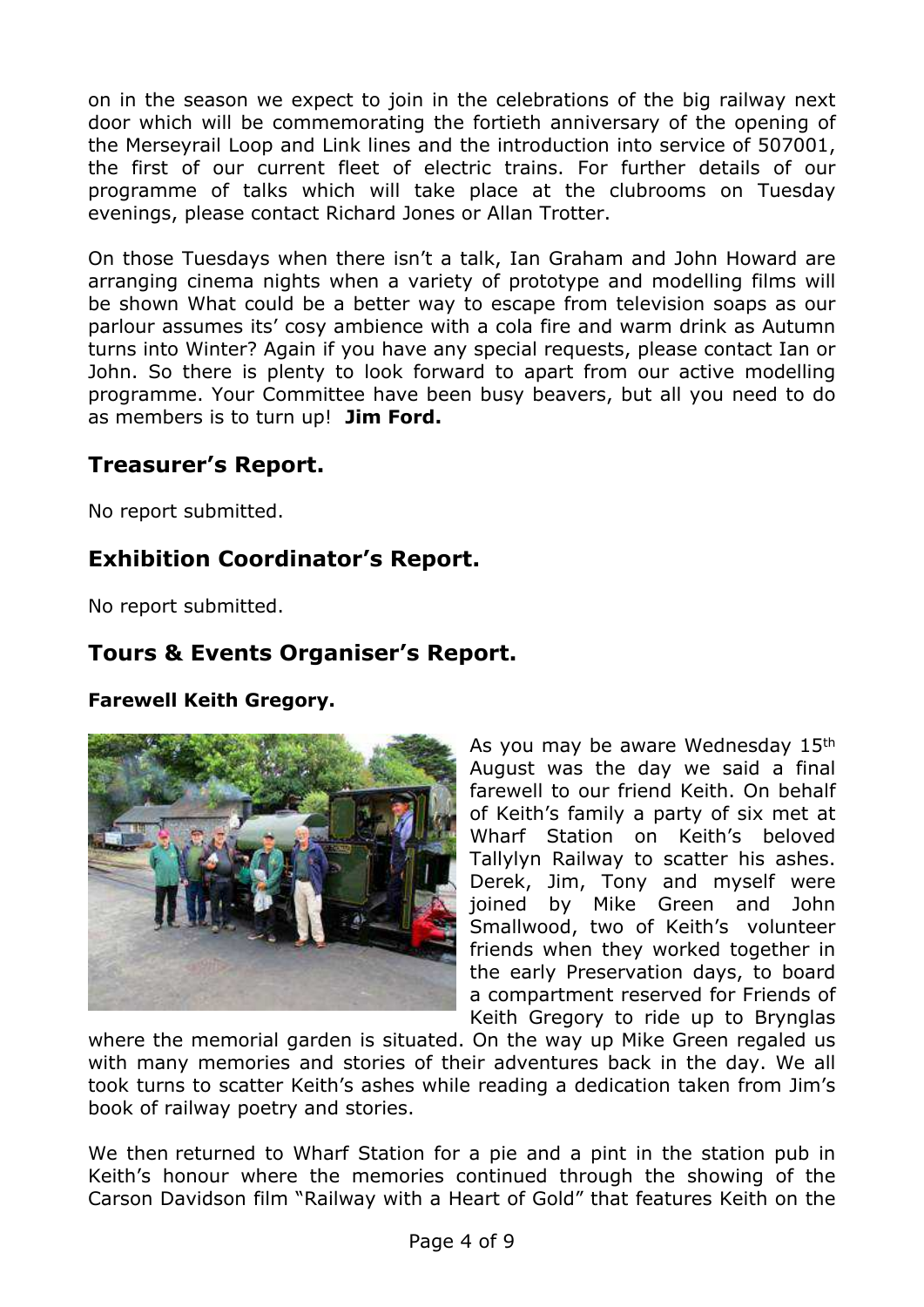display system. Following lunch we moved across from 12" to the 1' to operate our own 16mm locos and rolling stock on the Llechfan garden railway. Thank you to Kes Jones for her help in making the garden railway available. So ended our day, sometimes sad but also some happy moments and memories of a much missed friend. RIP.

I would like to draw the readers' attention to the photos on Derek's blog at www.railwaygardener.co.uk Tallylyn August 2018, which pictorially echo the proceedings of the day. **Frank Parkinson.**

In addition, Jim would just like to add that the green bag contained Keith's ashes and rested on the footplate of a loco that he must have fired many times. Nicky Crombie, on behalf of Keith's family was sorry that the family were not able to join us on the day but were grateful that his railways friends were able to give him the send off that he wanted. **Jim Ford.**

### **Visit to Windmill Farm Railway.**

Only five of us were able to attend the visit to Austin's 15" layout, it seems that many of you had a clash of interests with other commitments, hardly surprising considering the time of the year. It turned out that Austin had a similar plight with his team of operators and at very short notice Marcus Dodd came in to act as driver whilst Austin guarded. It seemed that the weather wasn't in our favour either as threatening rain clouds gathered above as we boarded the open sided carriages, one carriage for each of us!



Fortunately the rain held off long enough for us in turn to ride upfront with the driver and benefit from the warm firebox. Our attention next turned to a guided tour of the engine shed and workshops. Here we were shown partly assembled cannibalised locomotives straight from Austin's head as well as other locomotives and rolling stock from railways across the country and a glimpse of his personal

history and involvement with small gauge railway starting as a youngster up to the present day. From there onto the office and mess room to partake of tea and coffee and light refreshments and discussion on things railway related.

Before departing Austin invited us to a return visit this time to his home to explore his vast collection of layouts and railwayana. This is likely to be in October on a date to be advised. Watch this space.

Next months outing is celebrating 170<sup>th</sup> anniversary of our clubroom and the adjacent LCS Railway on 15<sup>th</sup> September which Jim has been organising and as outlined in his Secretary's Report last month. **Frank Parkinson.**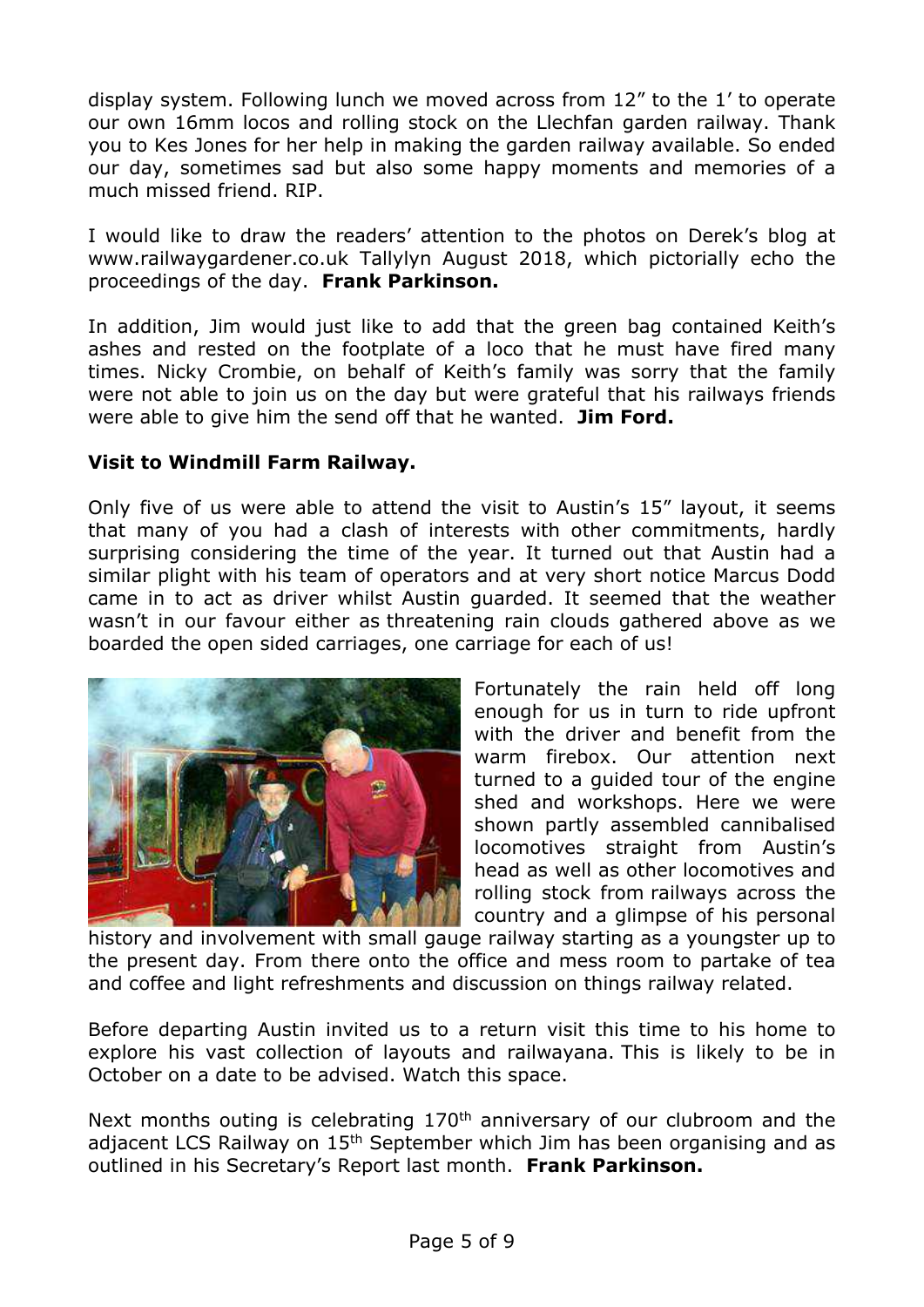# **Members' Contributions.**

### **Make better trees**

We have all had a go at making trees - haven't we? At one of our monthly talks some time, we had a session on tree making with demonstrations showing how to produce them from twisted wire and sisal (the bottle brush technique) and also a wire armature with horsehair and scatter material. Modeller Kevin Phare describes another technique, creating authentic-looking trees from natural products. The article was found in "British Railway Modelling Express" – the electronic version of BRM, to whom acknowledgment is made. It has been abridged.



I have been modelling railways for many years, although I have always found trees the most difficult to get right. Seamoss was a great discovery a few years ago, and its use has enabled me to get the 'feel' of trees correct.

It is my feeling that we, as modellers of the English landscape, never put enough trees on our layouts to make them look convincing. I currently have nearly 300 Seamoss trees of various sizes on my layout, with even more

planned. Look at any photograph of a train going through the countryside and the number of trees visible is amazing.

Here is a step-by-step guide on how I now build my 'prime' trees. By this, I mean those trees that stick out, stand alone or are placed in front of a wood and such. 'Secondary' trees, so to speak, are still made from Seamoss.

### **Obtain the 'armatures'**

The 'armatures' are a natural product from a sage brush bush, which grows mainly in the desert areas of the USA. They can be costly to buy, especially with the postage. The effects can be stunning, though, as the trunks look incredibly realistic, and no work is required on them other than trimming.

A good idea is to microwave each 'armature' for around 30 seconds, as this will kill any bugs in them. It's a natural plant, after all, and you don't know what you might end up 'infecting' your layout with!



# **Building the tree**

### **Step 1 – 'armature' preparation**

This is the sage brush straight out of the box. Each piece is usually  $4" - 6"$  tall. The next stage is to trim it in preparation for the addition of sprigs and leaves.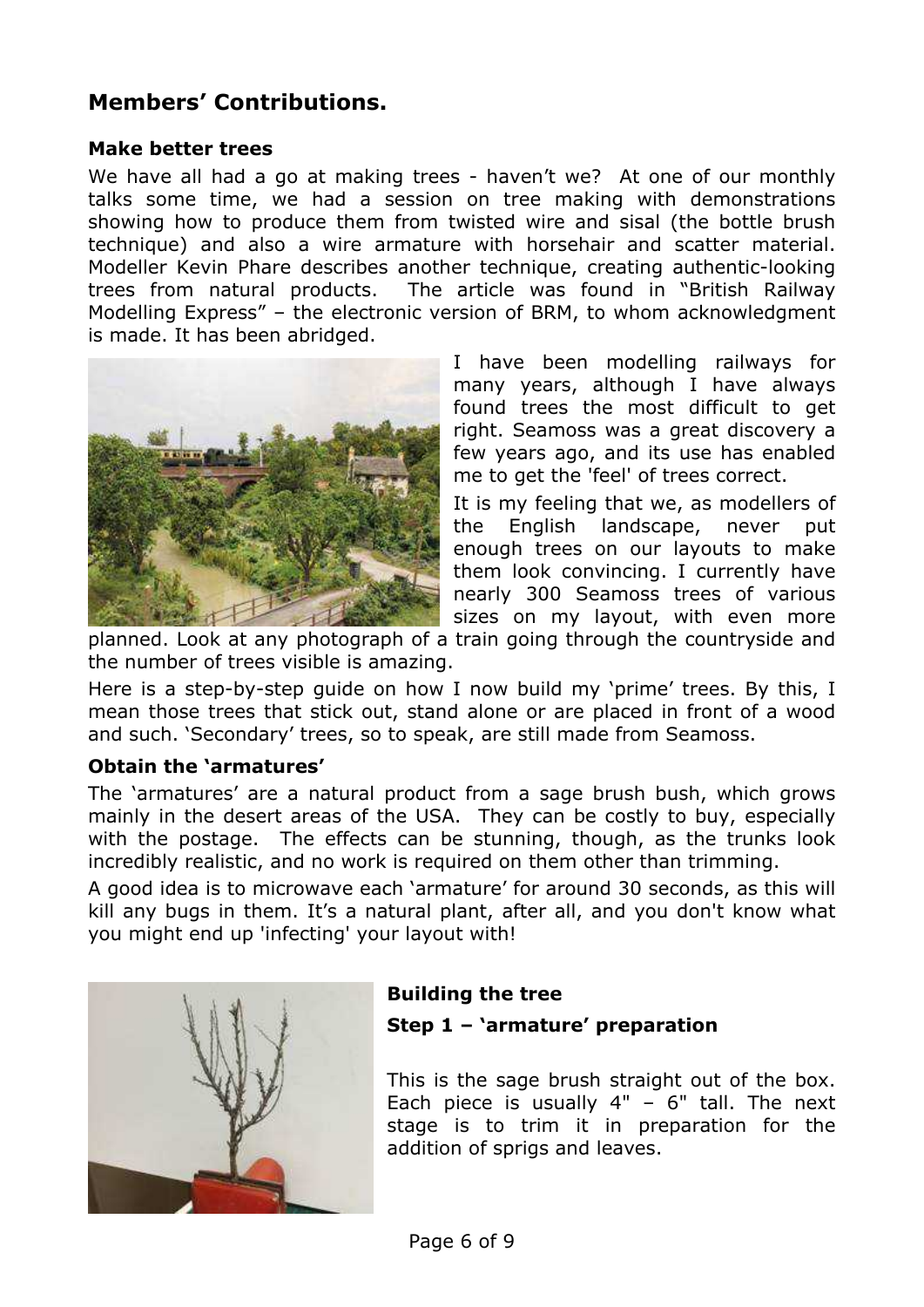### **Step 2 – seamoss**

The seamoss comes in small bunches. It is trimmed to give sprigs. I find that a small scissors with curved blade is very useful for this job.



### **Step 3 – building the tree**



Adding the seamoss is a slow process, but with some patience you can build up a very effective tree. The first picture gives you some idea of how far the sprigs will go.

Always work from the bottom and build up the tree, but be careful if you are a little heavy handed as the sprigs are breakable. Keep turning the tree so you work on an empty area, and don't be afraid to add sprigs to another sprig to give a good 'feel' to the tree shape.

By using the accelerator the glue sets immediately and goes a white cloudy colour. A face mask and goggles are

sensible, as the accelerator can be dangerous if inhaled. Likewise, a ventilated room is also a good idea.

### **Step 4 – painting**

Spray the tree with your preferred paint. I spray upwards and turn the tree as you're working. In view of the mess and the smell, I tend to work outside for this stage.

### **Step 5 – foliage**

Don't rush this bit – work on small areas at a time, and spray your tree with hairspray/glue then sprinkle flock on those sprayed areas. Do this slowly to build up the foliage, and knock off any unwanted flock as you proceed. Be prepared to go back over areas to



give the effect you're after. Clean any flock off the trunk with a paintbrush. When finished, give the tree one good spray all over to hold everything in place.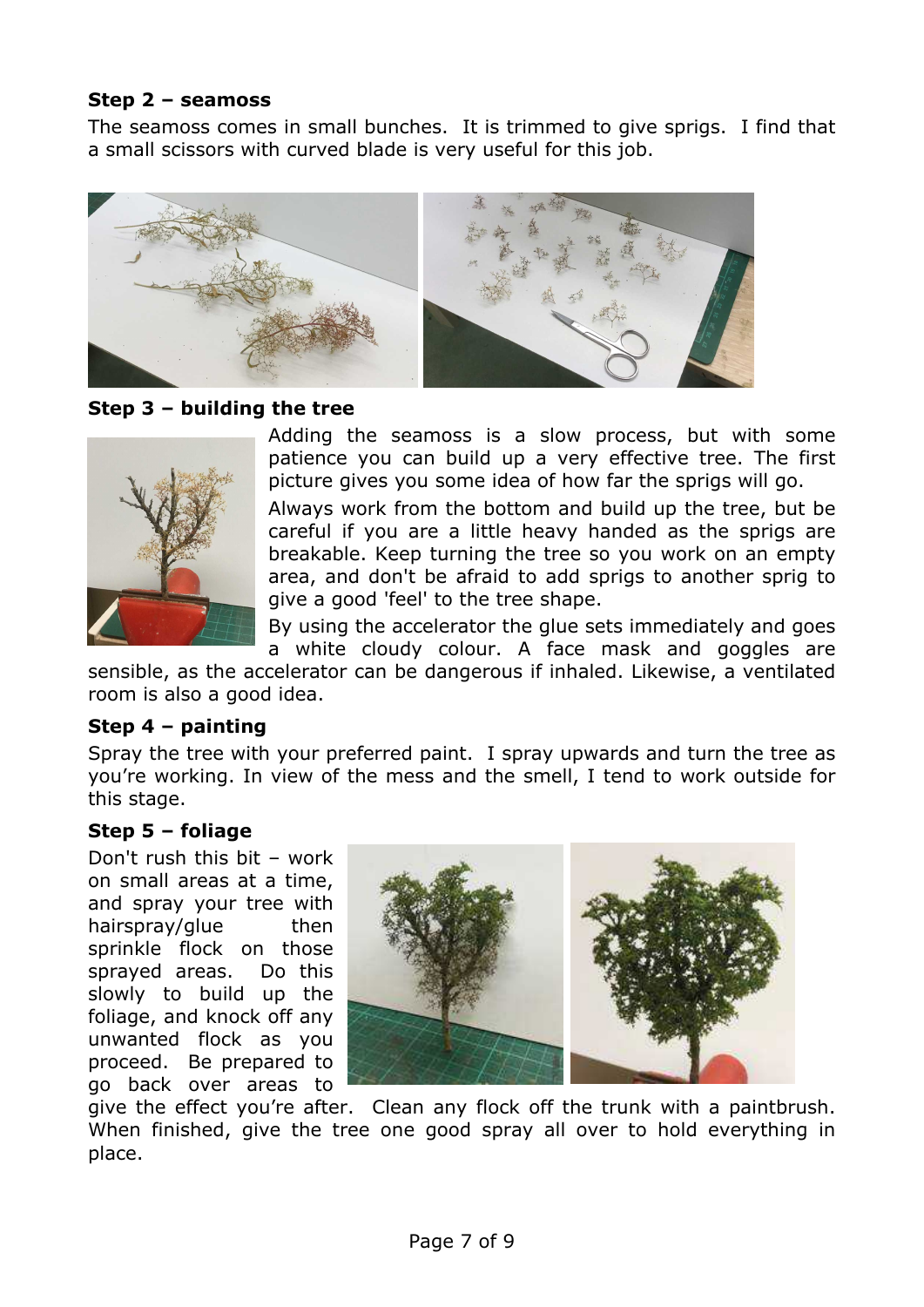### **Step 6 – plant**



My tree is planted on the layout just behind the farm house and next to the pig sty!

Pre-drill a suitable sized hole in your board, place the tree in it but don't glue it yet.

Trees, like any plant in your garden, will have their good sides so be prepared to turn yours around in its desired location to get it looking the best. Finally, fix it in place with any normal PVA glue.

This tree took me about 2½ hours to build, including the photo shoot. Happy tree building! **Ian Shulver.**

### **Locomotive Liveries:**



I have tried for many years to find a suitable method; first I tried transfers that once dipped in water and slid on like the old Airfix kits. Using A4 transfer paper and printing out the logo on the computer using Corel Draw on an Epsom photo printer and then using 2/3 coats of waterproof varnish to keep the colours from running. This is not a very successful method as the varnish

destroyed the integrity of the transfer paper.



Recently, I came across some A4 transparent self adhesive glossy vinyl printing paper on E-Bay. Again making the logo's in Corel Draw and printing out on the paper, peeling the backing paper off and sticking to the loco. This was by far more successful. A coat of matt water based varnish took the gloss shine off the gloss vinyl and was

air brushed on. A search on the internet, soon finds the company logo's that I can use. The text is done with the text tool in Corel and in most cases produces a much better result as may be seen here.